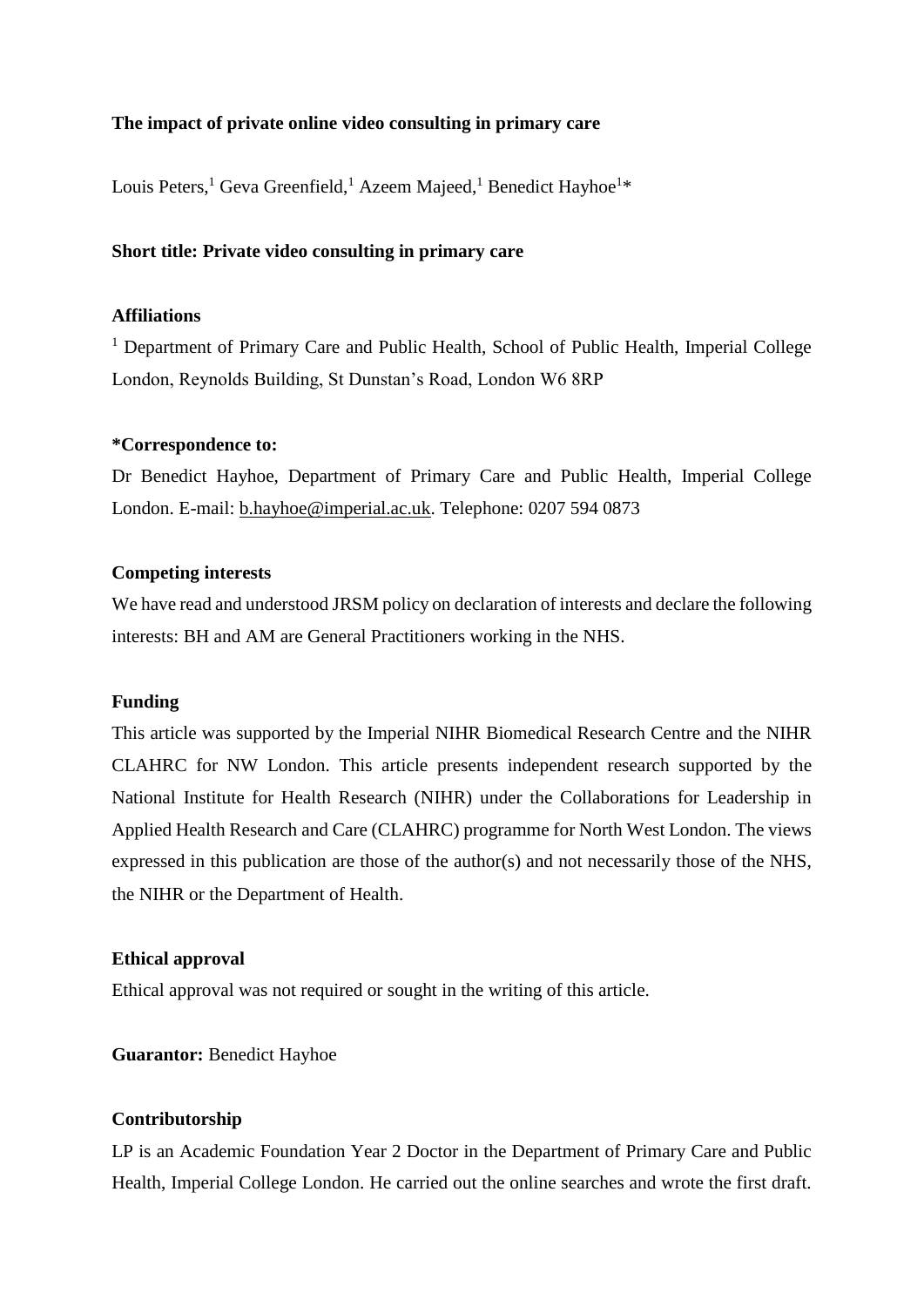BH is a Clinical Lecturer in Primary Care in the Department of Primary Care and Public Health, Imperial College London, and is funded by the National Institute for Health Research (NIHR). He conceived of the idea for the article, redrafted the initial manuscript and all subsequent drafts. GG is Research Fellow in Public Health in the Department of Primary Care and Public Health, Imperial College London. He contributed to planning of the article and reviewed and revised all drafts of the article. AM is a Professor of Primary Care in the Department of Primary Care and Public Health, Imperial College London. He contributed to planning of the article and reviewed and commented on the final draft. All authors approved the final manuscript.

# **Acknowledgements**

We are grateful to Miss Kimberley Foley, who commented on a draft of the manuscript providing valuable suggestions from a patient's perspective which helped in shaping the manuscript.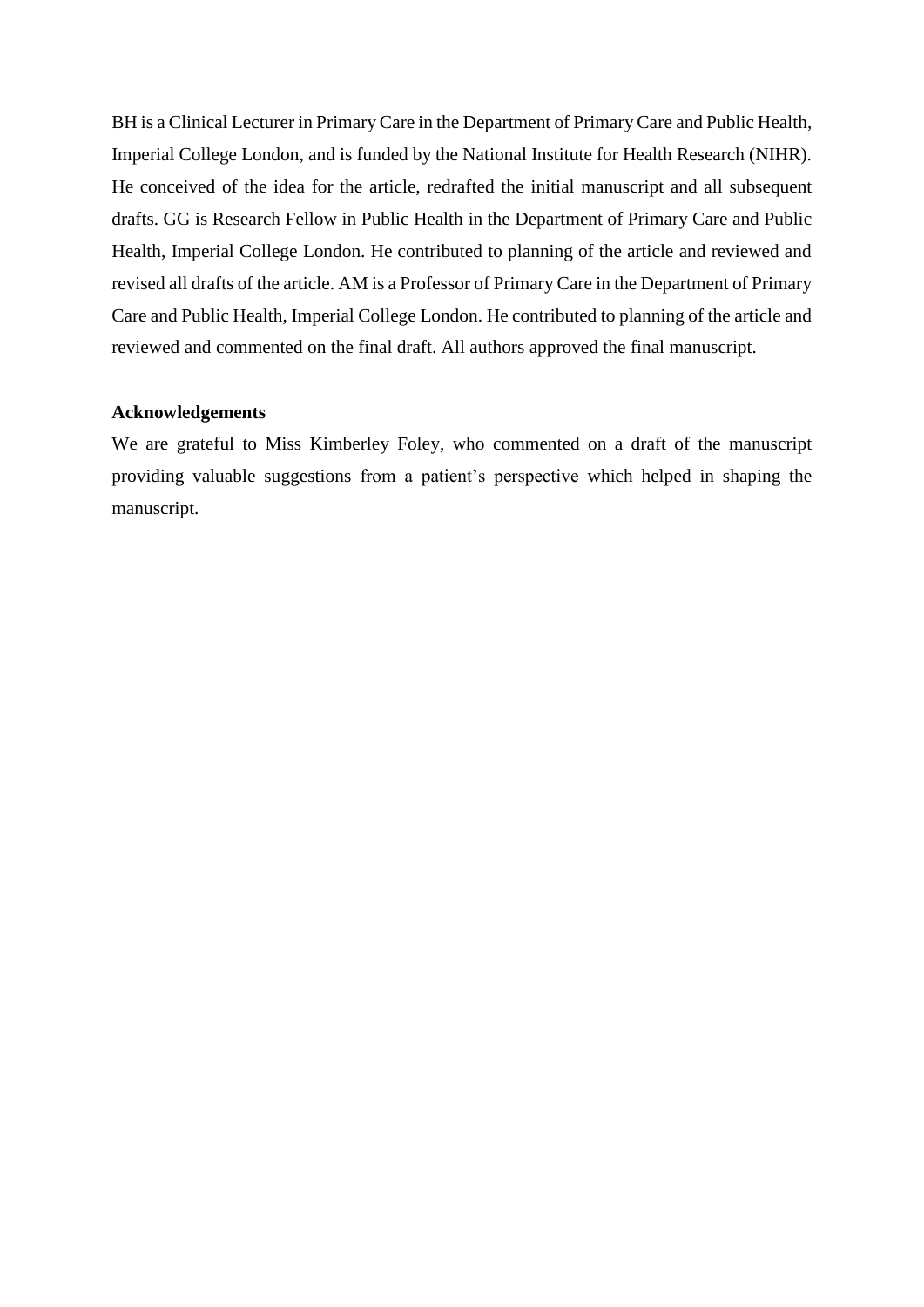## **Abstract**

Demand for online access to services has led to a recent proliferation of companies providing video consultations with private general practitioners via web-based or smart phone apps. We identified nine private providers registered with the Care Quality Commission offering video consultations with general practitioners. These offer prompt and affordable access to health advice and services such as private referrals, sick certification and prescriptions. Most mentioned on their websites that they could prescribe antibiotics, but none made any statement about appropriate use of antibiotics or antibiotic stewardship. Internet searches relating to obtaining antibiotics returned advertised links to one private provider.

Increasing online access to primary healthcare is a key government priority. However, there is a lack of evidence for the safety and efficacy of online consulting, with the inability to carry out physical examination limiting effective medical assessment. Evidence for video consulting improving patients' access to primary care and reducing general practice workload is also lacking. While the existence of affordable private video consultations may reduce reliance on National Health Service primary care, there is a risk that it may increase pressure on National Health Service general practice services through supply induced demand, and on National Health Service secondary and urgent care services through defensive practices.

Continued expansion of private companies suggests a demand for video consultations from patients. Concerns about safety and working practices highlight a need for careful and tailored regulation. There may be opportunity for collaboration between National Health Service and private providers of video consultations with general practitioners in achieving aims of increasing online access to primary healthcare, however there is an urgent need for research to understand the safety and effectiveness of video consulting and its impact on patient access and general practice workload.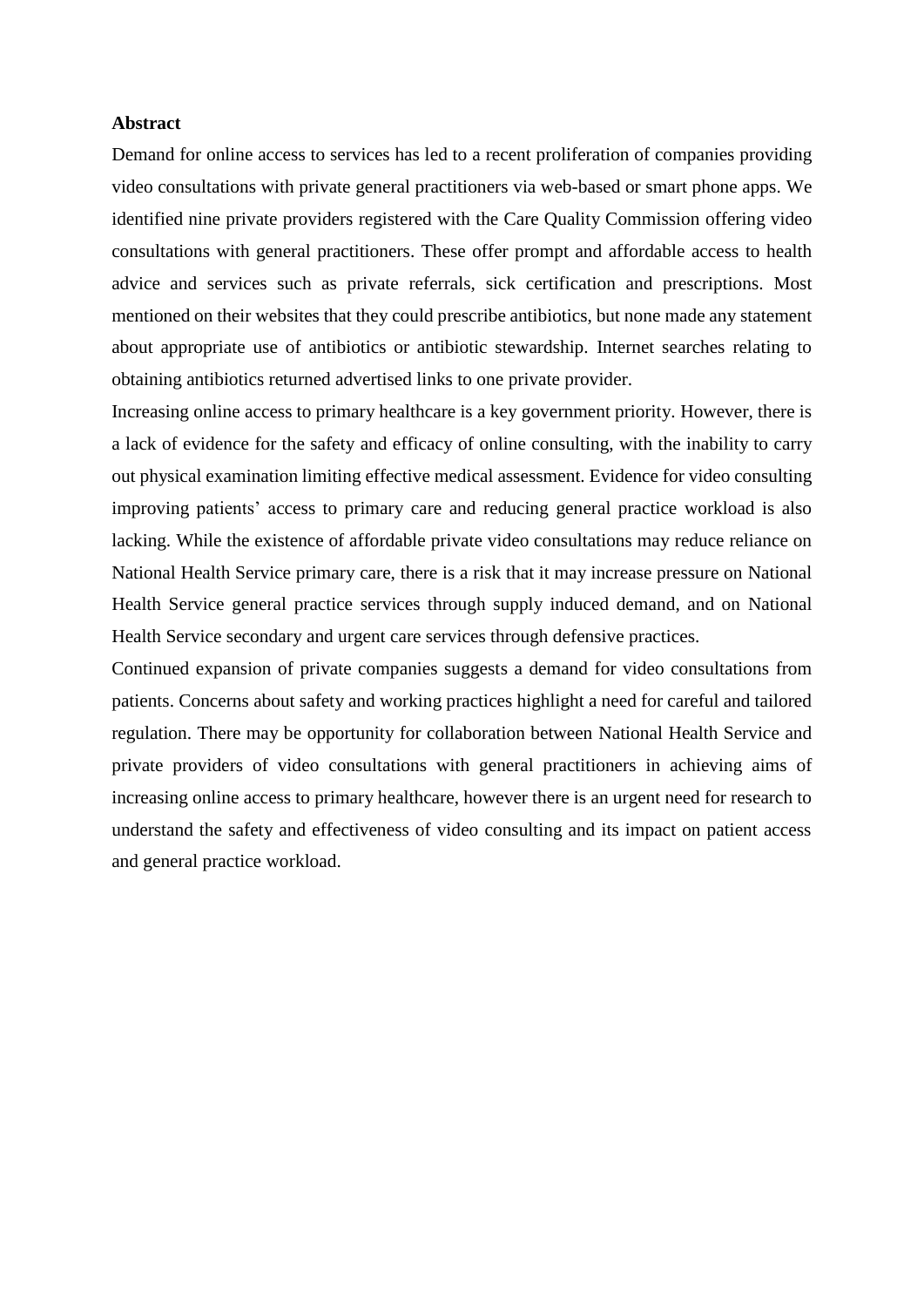Workforce and resource pressures in the United Kingdom National Health Service mean that it is currently unable to meet patients' expectations of access to primary care.<sup>1</sup> In an era of nearinstant electronic communication, with mobile online access available for most shopping and banking services, people expect similar convenience in healthcare. Consequently, increasing numbers of web-based and smartphone apps now offer same-day 'virtual consulting' in the form of Internet videoconferencing with private general practitioners.<sup>2</sup>

Whilst affordable and accessible private primary care may be attractive to many patients, the existence of these services raises several questions. A particular concern, given continued development of antimicrobial resistance, $3$  is that some companies appear to use ease of access to treatment with antibiotics as an advertising strategy. We examine online video consulting with private general practitioners in the UK, considering its potential impact on patients and the National Health Service, and its particular relevance to antimicrobial stewardship.

#### **Online video consulting with private general practitioners in the United Kingdom**

Greater integration of information technology in healthcare is a key strategy of the United Kingdom Government, which has promised to increase use of digital technologies to facilitate access and communication between healthcare providers and patients. <sup>4</sup> Funding is now available to support general practices in developing in this area.<sup>5</sup> However, focus has tended to be on e-consulting, where patients communicate with general practitioners via an online form.<sup>6</sup> Whilst some general practices have experimented with innovations such as video consultations,<sup>7</sup> none of over 300 National Health Service general practices surveyed in 2015 was offering this, and most had no intentions to do so.<sup>8</sup>

We searched the online register of the Care Quality Commission, which inspects United Kingdom healthcare providers, for 'Doctors/GPs' registered to provide 'Phone/Online advice' or as 'Mobile Doctors'. Of 557 providers, we identified seven private companies offering video consulting with general practitioners. We then examined the providers' own websites to characterise their services.

All seven providers had an attractive user interface via a website or a smartphone app, with one also offering a smartwatch app. A key marketing strategy is almost immediate appointment availability, and opening hours generally exceed National Health Service general practice inhours provision, ranging from 8am-8pm Monday to Friday, to 24 hours per day 365 days per year. Each company provided a range of non-emergency primary care services including health assessment and diagnosis, private referral letters, sickness certificates, and prescription of medications. Some restricted their services to minor illnesses, while others listed exclusions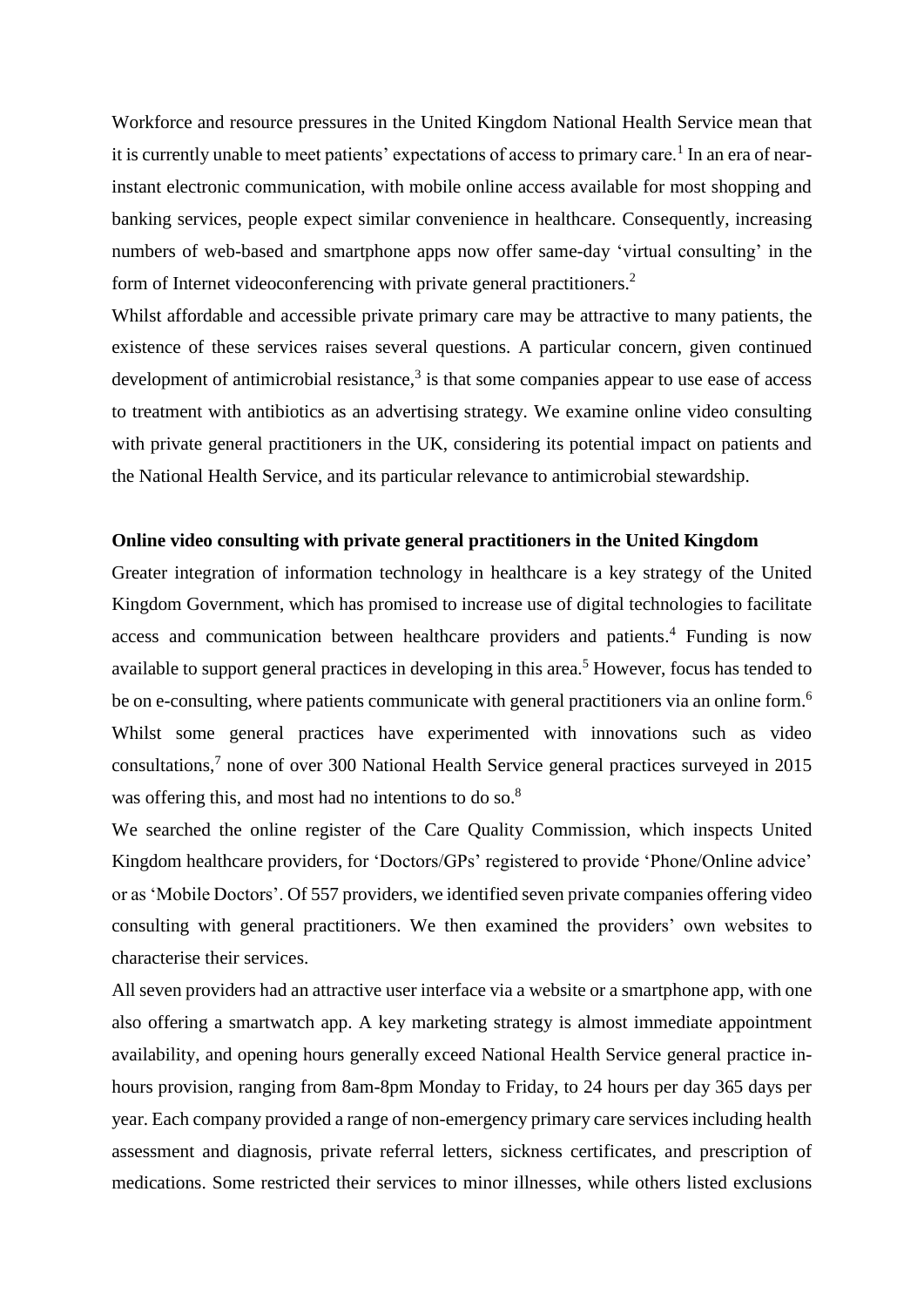such as prescription of certain medications; all emphasised that they do not deal with emergencies.

The majority (5/7) offered consultations on a sessional (£20-60), monthly (£5-15) or annual basis (£50-130), with costs comparing favourably with other monthly subscriptions acceptable to United Kingdom consumers, such as mobile telephone contracts. All but one included private prescriptions or referral letters; the remaining provider charged £5 for this. The cost of prescribed medication itself is charged at the dispensing pharmacies' private rates. Several companies pointed out that this will often be less than an National Health Service prescription charge, though for some medications it will be considerably more.

#### **International perspective**

Existence of similar services is already widespread in the United States of America and the European Union, although lack of a central registration body makes analysis more difficult, with multiple providers offering video conferencing with primary care doctors. Costs are comparable between the United Kingdom and United States of America (sessional \$38 - \$50 [£30 - £40]; monthly \$9 - \$ 99 [£7 - £80]; annual \$150 - \$170 [£120 - £137]). The use of an online healthcare model has also been adopted by secondary care service providers in Australia,<sup>9</sup> where large, sparsely populated territories make patient access and face to face consulting challenging.

## **Impact on antibiotic prescribing**

Antibiotic use is higher in primary care than any other healthcare setting,  $10$  with inappropriate prescribing contributing to antibiotic resistance. Whilst the decision to give antibiotics will be that of individual doctors and dependent on clinical need, the nature of private video consulting may lead to increased prescribing.

Four of the seven services we identified specified on their websites that they would prescribe antibiotics. Internet searches for 'get antibiotics', 'prescribe antibiotics', 'antibiotic prescription', 'buy antibiotics' and 'private antibiotics' all returned the top result as an advertising link to a general practice video consultation service promising an antibiotic prescription 'in minutes'. One website listed seven antibiotics, with examples of conditions they are used to treat. Although it did specify that antibiotics are for bacterial infections and detailed possible side effects, including effects on 'friendly bacteria', there was no explanation of the distinction between viral and bacterial or self-limiting conditions, or the harms of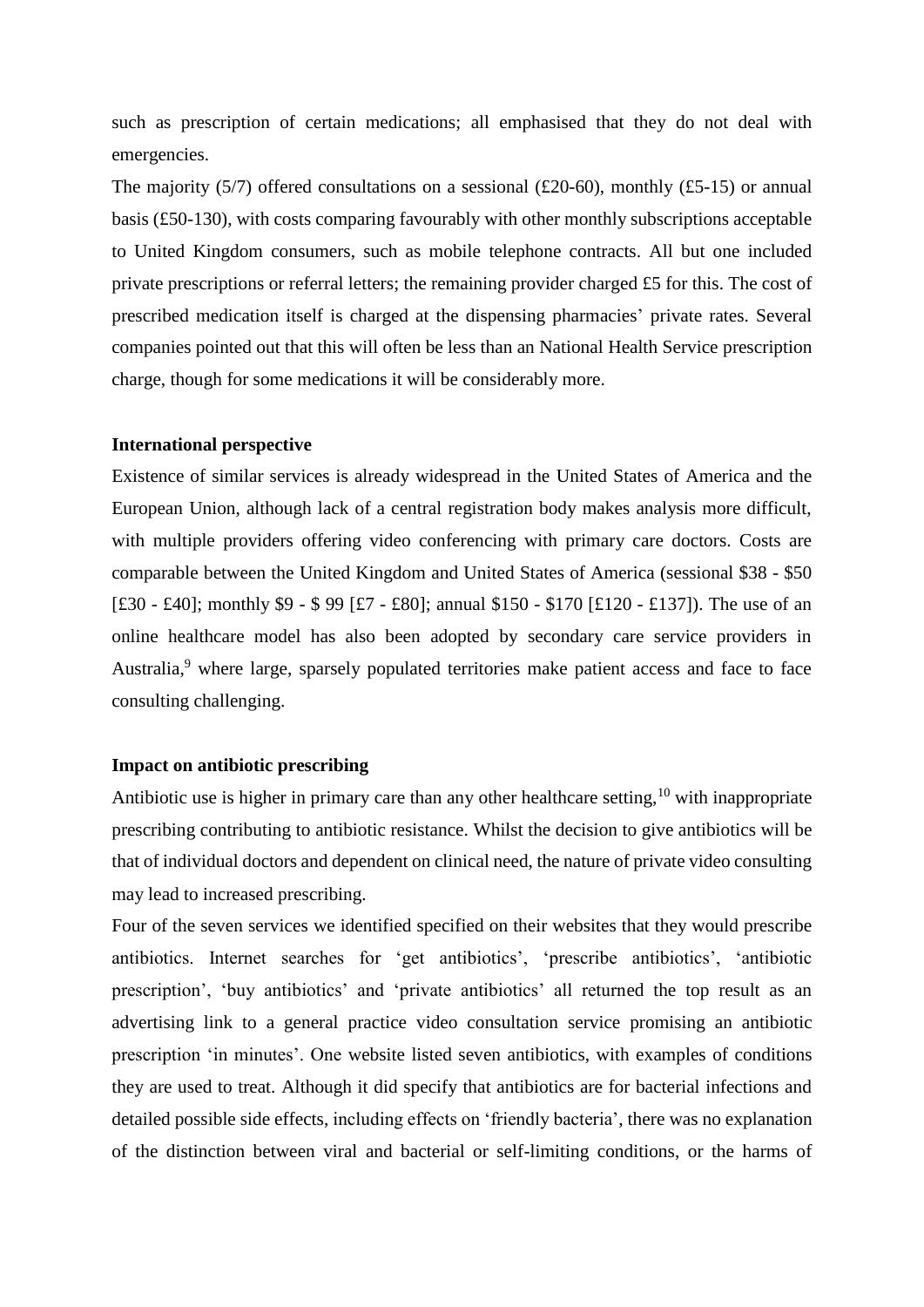inappropriate prescription. None of the websites made any mention of appropriate use of antibiotics or of antibiotic stewardship.

The inability to examine patients may have a significant impact on prescribing, including use of antibiotics. Whilst a physical examination may sometimes add little to the decision making process in upper respiratory tract infection, $11$  an entirely normal examination can effectively exclude pneumonia,  $12$  avoiding the need for antibiotics. The uncertainty inherent in video consulting, where examination is impossible, might be expected to result in increased antibiotic prescription, due to clinicians feeling a need to 'play it safe'.<sup>13</sup>

Patient expectations, and clinicians' perception of these, play an important role in antibiotic prescribing.<sup>14</sup> Advertisements suggesting easier access to antibiotics may result in patients having higher expectations, thereby increasing prescribing. Research in other settings has suggested that private healthcare providers may have higher antibiotic prescribing rates,  $15$  and general practitioners may feel further pressure to prescribe when carrying out private online consultations. Provision of antibiotics is known to be associated with increased patient satisfaction,<sup>16</sup> and in a competitive online environment, private companies will be particularly reliant on positive patient feedback.

#### **An opportunity for antimicrobial stewardship?**

Video consulting with private general practitioners represents one of an expanding number of routes to obtaining antibiotics,<sup>17</sup> which collectively threaten efforts to reduce inappropriate prescribing. However, doctors working for online general practice services in the United Kingdom will be on the general practice register and consequently subject to regular peer appraisal and General Medical Council revalidation, and will be familiar with the principles of antibiotic stewardship; indeed, they will generally be either current or former National Health Service general practitioners. There may be opportunity therefore for National Health Service and public health policy makers to engage with providers on the subject of antibiotics; their novel mode of patient access has potential for patient education, improving health literacy on infection, antibiotics and antimicrobial resistance, where it is currently lacking.<sup>18</sup>

# **Safety of online video consulting**

Whilst there is evidence that video consulting is acceptable to patients, at least those of younger age,<sup>19</sup> its safety and clinical efficacy in primary care remains largely untested,<sup>20</sup> and limited research on primary care consulting via e-mail has failed to provide sufficient evidence to make recommendations for clinical practice.<sup>21</sup>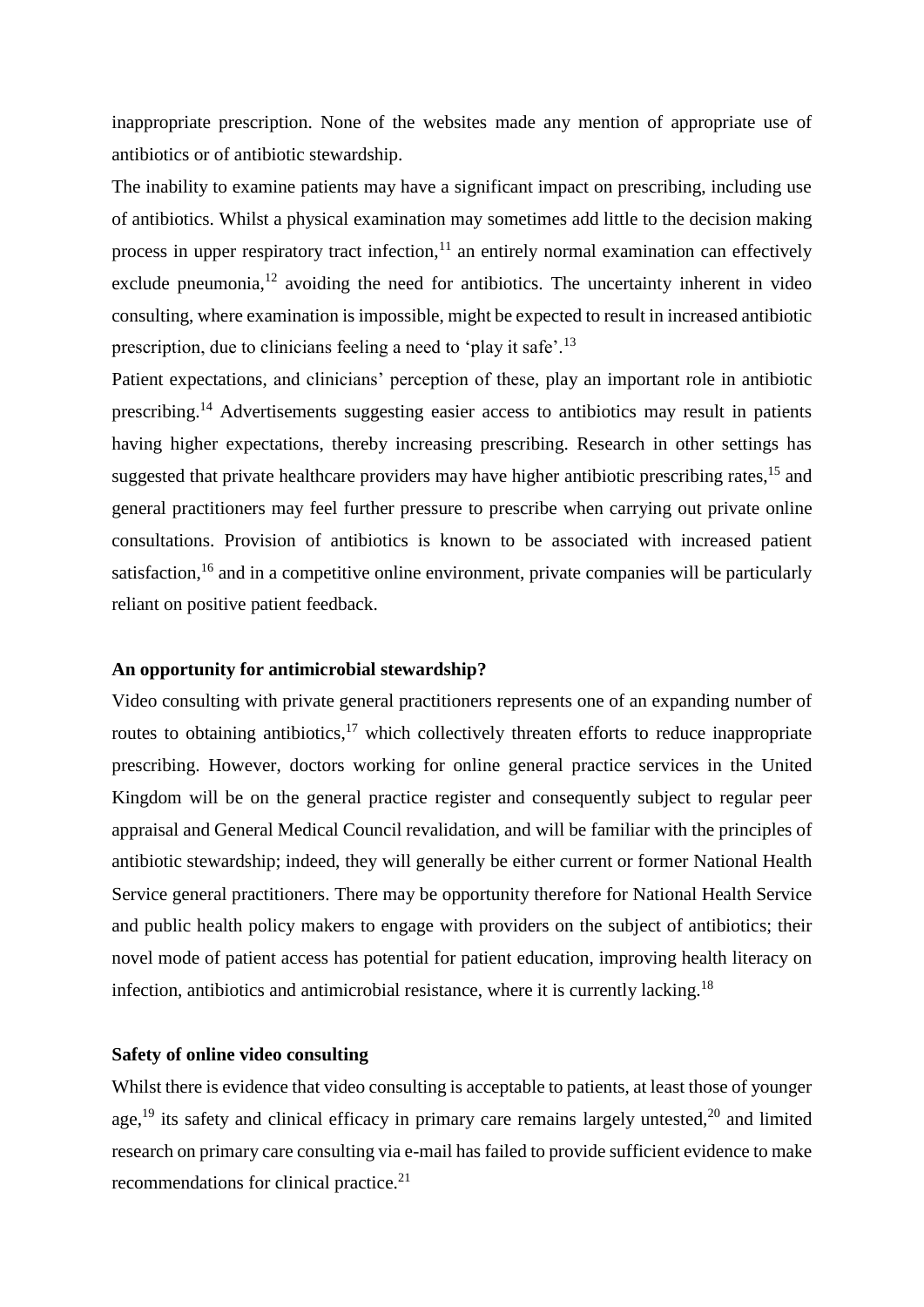Safety concerns have been raised regarding general practice video services specifically: a recent Care Quality Commission inspection of one provider criticised it for providing neither safe nor effective care. One key area highlighted was the identification of children seen via online video consultation. Clearly it is essential to establish the identity of patients when providing medical advice and prescriptions. When consulting children, ascertaining their identity and relationships with accompanying adults also has important safeguarding implications. However, the remote nature of online consulting makes such identification significantly more difficult, with consequent potential for error and abuse.

Video consulting does offer face-to-face interaction, but the lack of any possibility of physical examination or further investigation inevitably leads to questions about the safety of healthcare assessments, a concern also expressed by patients.<sup>9</sup> Furthermore, in the same way as most private providers, private online general practitioners lack access to patients' National Health Service patient records, with the potential for important information such as allergies or interactions to be missed. This may also make it difficult to establish whether patients have received the correct monitoring when prescribing high risk medications. Nevertheless, all the websites we examined mentioned the need for communication with patients' National Health Service general practitioners, with provision of details of any consultation passed on.

Finally, whilst all the websites we examined stated that they used encryption or security software to protect individuals' data, lack of security provided by many health and wellness apps approved by the National Health Service<sup>22</sup> highlights the risks patients may take in sharing personal health data online with private third parties.

## **Impact on general practice workload, workforce and primary care access**

Promoted to improve system efficiency and give patients better access to primary care advice, evidence for the impact of alternatives to face-to-face consulting on workload and access is limited. Services making use of new technologies have seen slow uptake by patients, and are consequently likely to have little impact on waiting times for appointments.<sup>6</sup> Evidence suggests they do not reduce general practitioners' workload<sup>23</sup> and may even increase it,<sup>24</sup> with potential for patients 'gaming' the system in order to obtain prompt face-to-face appointments.<sup>25</sup>

Nevertheless, provision of an alternative route for patients to access private advice and treatment may be viewed as an opportunity to reduce National Health Service workload, filling the vacuum between patients' expectations and what the National Health Service is able to deliver.<sup>1</sup> By offering consultations at short notice via user friendly interfaces, private online general practice services may represent a useful option for patients seeking health advice early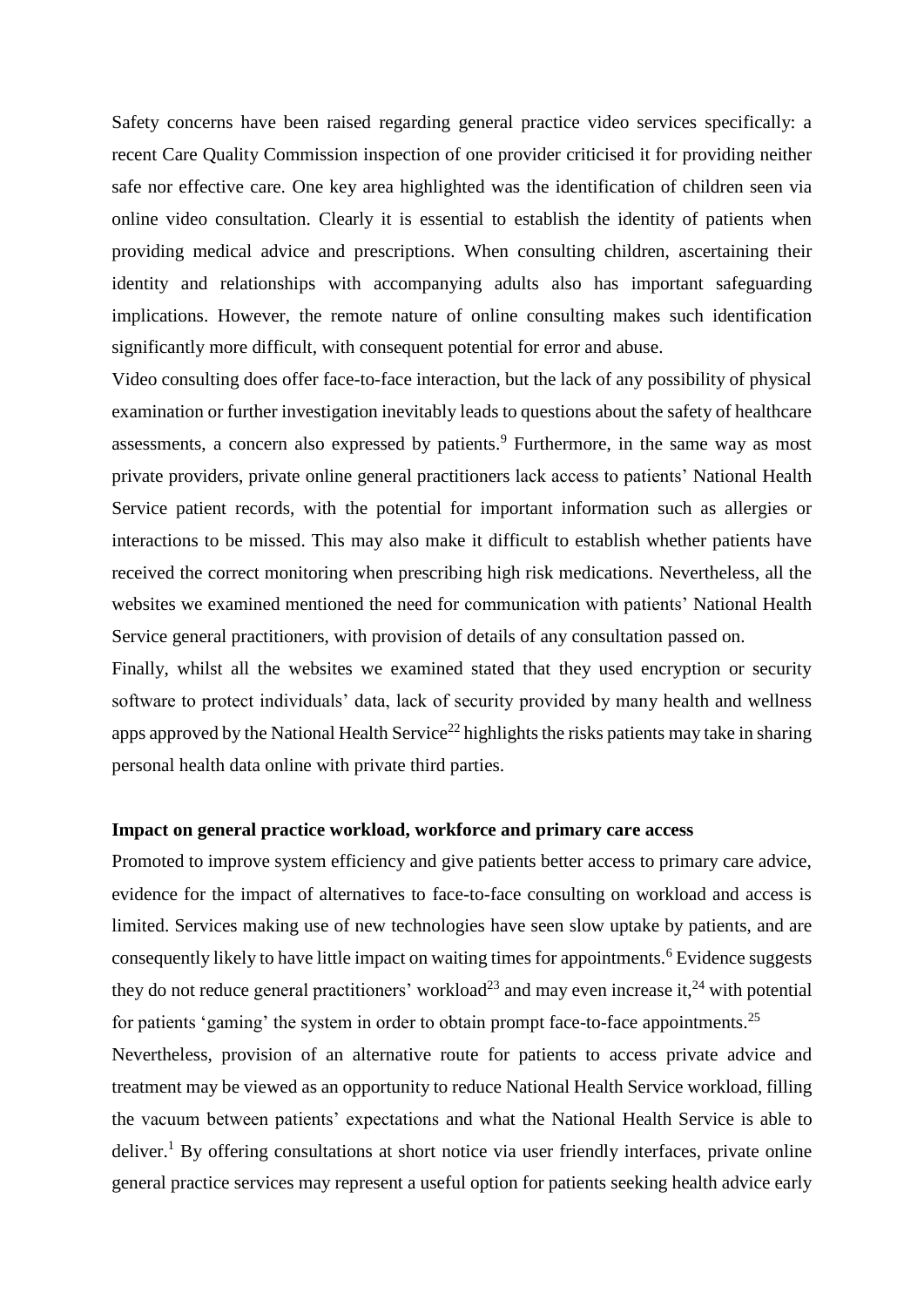in an illness. Potentially dealing with the concerns of 'worried well', and those with simple administrative requests such as for private sickness certificates, this may reduce the workload burden on National Health Service general practitioners, increasing availability of appointments to those who need them. Availability of early treatment or self-care advice may also reduce demands on out-of-hours National Health Service general practice services and Accident and Emergency departments through earlier resolution of symptoms or answering of patients' concerns.

However, as patients become accustomed to the level of access allowed by online private providers,<sup>2</sup> expectations of similar responsiveness from National Health Service services may increase. There may be also be increased expectations of National Health Service referrals. Costs of specialist care in the private sector remain high. Consequently, where private online general practitioners recommend specialist referrals, for which there may or may not be sufficient indication in the National Health Service, many patients will seek this referral through their National Health Service general practitioners. In addition, the inherent limitations of online consulting in terms of assessment, investigation and follow-up, could lead to defensive practices, with advice to 'see your own GP' or 'go to A&E' resulting in greater pressure on National Health Service urgent and unscheduled services in a similar way to the NHS 111 helpline<sup>26</sup> and telephone triage in National Health Service general practices.<sup>23</sup> Furthermore, despite relative affordability of private online general practice services, their existence may exacerbate health inequalities, with those able to afford it accessing earlier advice and treatment as well as potentially earlier specialist referral.

General practitioner numbers in the National Health Service are a significant concern, with slow workforce growth despite Government promises for more general practitioners.<sup>27</sup> Online general practice services will recruit from the same limited pool of general practitioners registered with the General Medical Council, raising the concern that they may further contribute, by offering attractive private sector pay and working benefits, to an National Health Service workforce crisis. However, it is possible that the ability to work flexibly for these companies alongside National Health Service practice may in fact strengthen general practitioner workforce retention, allowing general practitioners to continue working part-time in the National Health Service rather than moving to solely private sector work, moving abroad, or leaving the profession altogether.

# **Implications for public health and the National Health Service**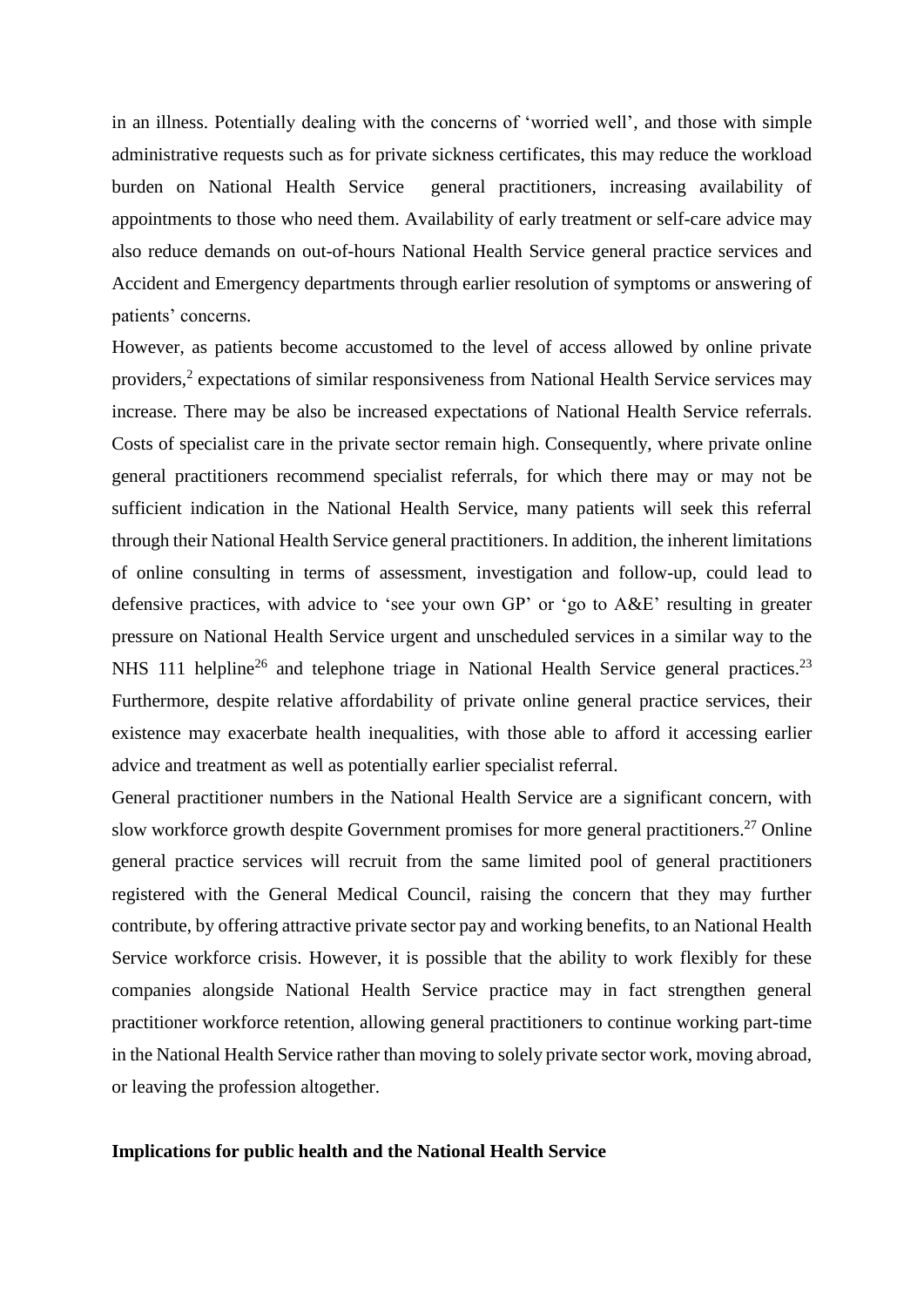Questions remain about the safety of online consulting and of some private companies' working practices, and appropriate regulation is essential to ensuring that these services offer safe and effective care to patients. This will require a carefully tailored approach on the part of regulators such as the Care Quality Commission. For example, it has not been necessary to develop standards on advertising when assessing National Health Service general practices, but this will be essential in monitoring the actions of private online general practice services. Proliferation of private providers suggests significant public demand for prompt video consultations with general practitioners. Despite limited evidence for improving access to primary care, and potential for increased workload through supply induced demand, greater use of digital technology remains a key government priority. If the National Health Service wants to provide online healthcare services, working with existing private companies may significantly reduce development and set-up costs: these companies are established with tried and tested technology. In fact, collaborations are already taking place, with one National Health Service general practice in West London working with a private provider to offer free video consulting with general practitioners. <sup>28</sup> While this service has been criticised for apparently restricting access for some patient groups, such initiatives call for urgent research to understand

the clinical safety and effectiveness of video consulting and its impact on general practice workload and patient access to primary care.

# **Table 1. Benefits and disadvantages of video consultations with private general practitioners**

| <b>Potential Benefits</b>                                                                                                                                                                                                                                                   | <b>Potential Disadvantages</b>                                                                                                                                                                                                                                                                                                                                                                                                           |
|-----------------------------------------------------------------------------------------------------------------------------------------------------------------------------------------------------------------------------------------------------------------------------|------------------------------------------------------------------------------------------------------------------------------------------------------------------------------------------------------------------------------------------------------------------------------------------------------------------------------------------------------------------------------------------------------------------------------------------|
| Rapid, convenient access to<br>$\bullet$<br>general practice services<br>Increased patient satisfaction<br>$\bullet$<br>Potential to decrease burden on<br>National Health Service primary<br>care<br>Opportunity to educate patients<br>$\bullet$<br>Access to rural areas | Increased antibiotic prescription rates /<br>antimicrobial resistance - contradicts national<br>campaigns<br>Fragmentation of clinical documentation –<br>$\bullet$<br>contradicts integrated care efforts<br>Lack of physical examination exposes to<br>$\bullet$<br>misdiagnosis<br>Increased burden on National Health Service<br>$\bullet$<br>secondary care, due to by-passing of<br>'gatekeeping'<br>Increased health inequalities |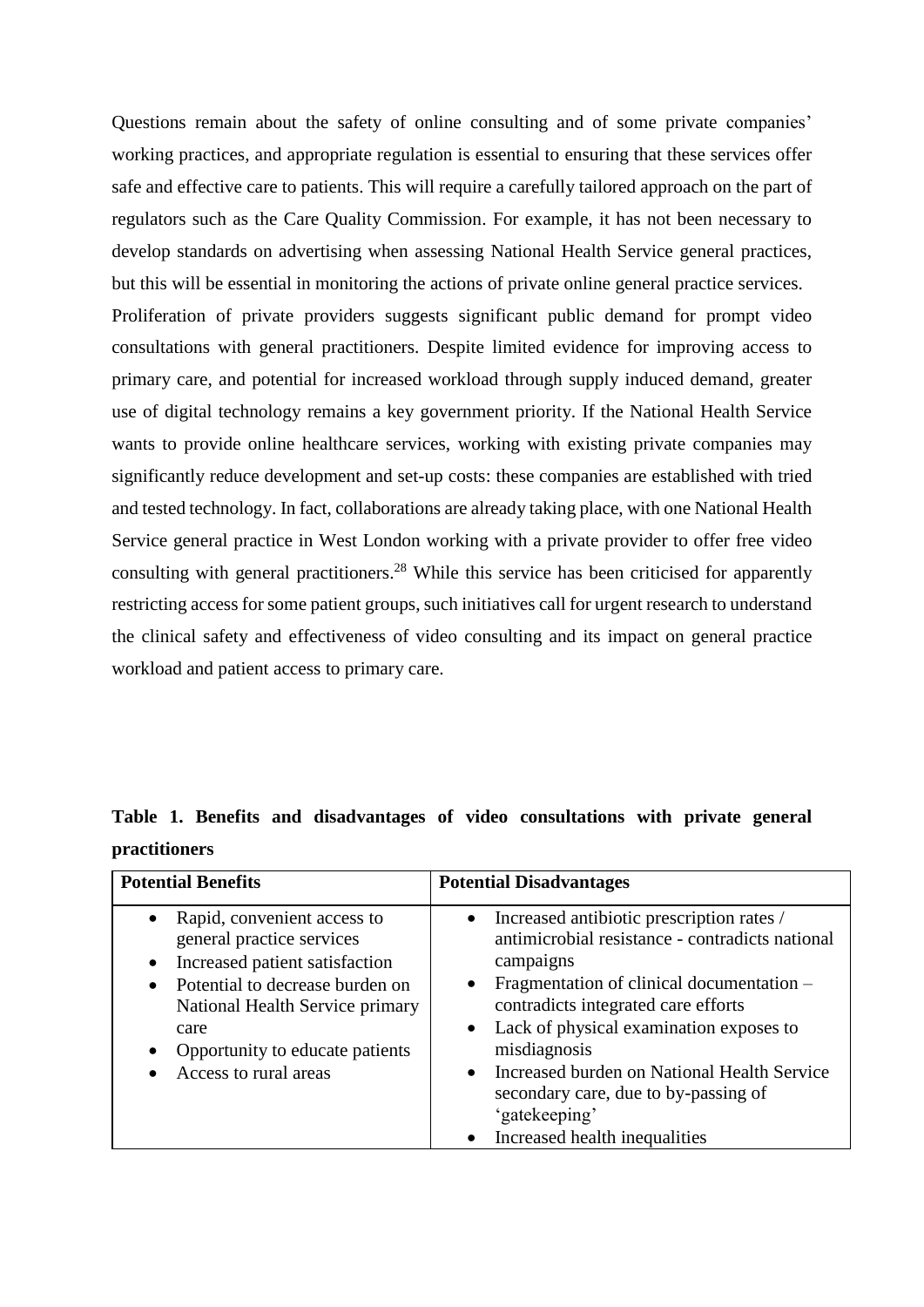# **Key messages**

Offering rapid, affordable access to primary care advice, private online GP consulting services are expanding

Concerns about safety and working practices (including antibiotic prescribing) should urgently be addressed

Increasing online access to healthcare is an NHS priority, and there may be opportunity for the NHS to engage with private providers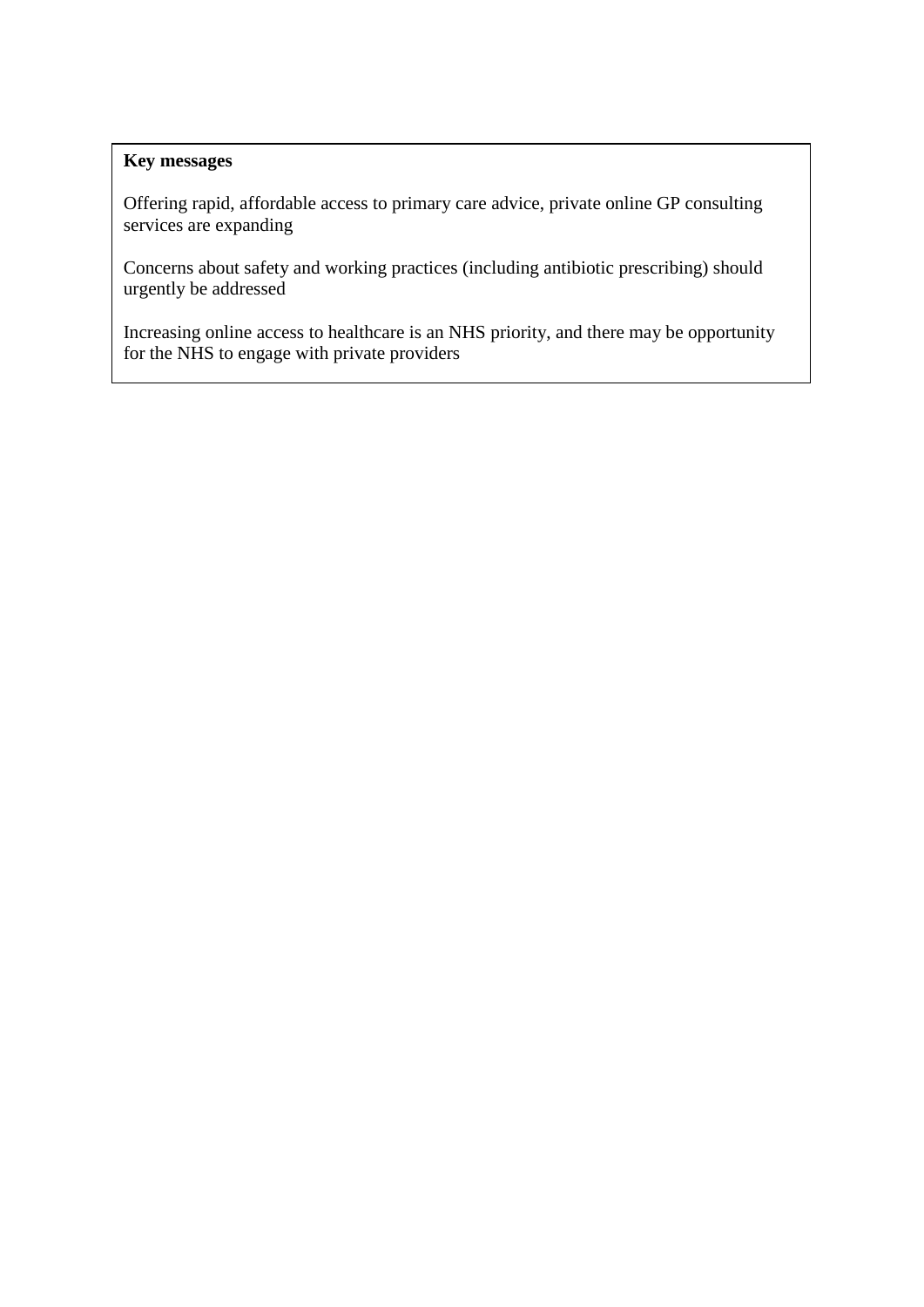# References

- 1. Cowling TE, Harris MJ, Majeed A. Evidence and rhetoric about access to UK primary care. BMJ. 2015;350:h1513–h1513.
- 2. Watson J, Salisbury C, Atherton H, Campbell J, McKinstry B, Ziebland S. Proliferation of private online healthcare companies. BMJ. 2016;i1076.
- 3. Liu Y-Y, Wang Y, Walsh TR, Yi L-X, Zhang R, Spencer J, et al. Emergence of plasmid-mediated colistin resistance mechanism MCR-1 in animals and human beings in China: a microbiological and molecular biological study. Lancet Infect Dis. 2016;16(2):161–168.
- 4. NHS England. Five year forward view [Internet]. 2016 [cited 2016 Dec 23]. Available from: https://www.england.nhs.uk/wp-content/uploads/2014/10/5yfv-web.pdf
- 5. NHS England. GP online consultation systems fund [Internet]. 2017 [cited 2017 Nov 24]. Available from: https://www.england.nhs.uk/gp/gpfv/redesign/gpdp/onlineconsultations-systems-fund/
- 6. Edwards HB, Marques E, Hollingworth W, Horwood J, Farr M, Bernard E, et al. Use of a primary care online consultation system, by whom, when and why: evaluation of a pilot observational study in 36 general practices in South West England. BMJ Open [Internet]. 2017 Nov 1;7(11). Available from: http://bmjopen.bmj.com/content/7/11/e016901.abstract
- 7. Jiwani M, Majeed A, Tahir A. The doctor will see you now...online. In: International Forum on Quality and Safety in Healthcare [Internet]. Kuala Lumpur; 2017 [cited 2017 Feb 11]. Available from: http://www.bmj.com/company/bmj-resource-centre/bmjquality-resources/navigating-bmj-quality/newsroom/london-team-show-how-videoconsultations-can-improve-gp-and-patient-experience/
- 8. Brant H, Atherton H, Ziebland S, McKinstry B, Campbell JL, Salisbury C. Using alternatives to face-to-face consultations: a survey of prevalence and attitudes in general practice. Br J Gen Pract. 2016;66(648):e460–6.
- 9. Fatehi F, Martin-Khan M, Smith AC, Russell AW, Gray LC. Patient Satisfaction with Video Teleconsultation in a Virtual Diabetes Outreach Clinic. Diabetes Technol Ther. 2015;17(1):43–8.
- 10. Costelloe C, Metcalfe C, Lovering A, Mant D, Hay AD. Effect of antibiotic prescribing in primary care on antimicrobial resistance in individual patients: systematic review and meta-analysis. BMJ. 2010;340:c2096–c2096.
- 11. Kiderman A, Dratva D, Ever-Hadani P, Cohen R, Brezis M. Limited value of physical examinations in upper respiratory illness: account of personal experience and survey of doctors' views. J Eval Clin Pract. 2009;15(1):184–8.
- 12. Metlay J, Kapoor W, Fine M. Does this patient have community-acquired pneumonia?: Diagnosing pneumonia by history and physical examination. JAMA. 1997;17(278):1440–5.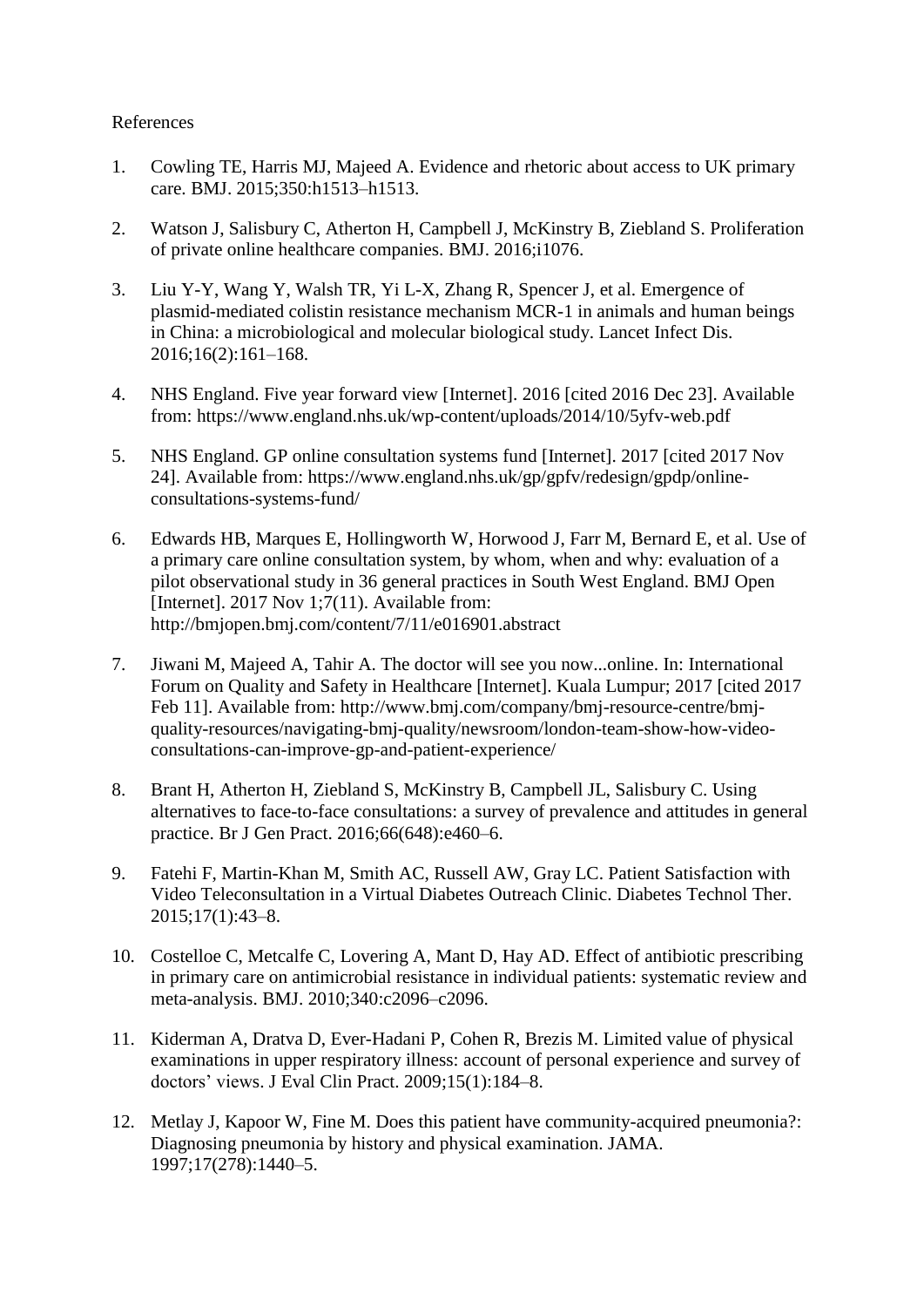- 13. Horwood J, Cabral C, Hay AD, Ingram J. Primary care clinician antibiotic prescribing decisions in consultations for children with RTIs: a qualitative interview study. Br J Gen Pract. 2016;66(644):e207–13.
- 14. Teixeira Rodrigues A, Roque F, Falcão A, Figueiras A, Herdeiro MT. Understanding physician antibiotic prescribing behaviour: a systematic review of qualitative studies. Int J Antimicrob Agents. 2013;41(3):203–12.
- 15. Ab Rahman N, Teng CL, Sivasampu S. Antibiotic prescribing in public and private practice: a cross-sectional study in primary care clinics in Malaysia. BMC Infect Dis [Internet]. 2016 Dec [cited 2016 Dec 5];16(1). Available from: http://bmcinfectdis.biomedcentral.com/articles/10.1186/s12879-016-1530-2
- 16. Ashworth M, White P, Jongsma H, Schofield P, Armstrong D. Antibiotic prescribing and patient satisfaction in primary care in England: cross-sectional analysis of national patient survey data and prescribing data. Br J Gen Pract. 2016;66(642):e40–6.
- 17. Mainous AG, Everett CJ, Post RE, Diaz VA, Hueston WJ. Availability of Antibiotics for Purchase Without a Prescription on the Internet. Ann Fam Med. 2009;7(5):431–5.
- 18. McCullough AR, Parekh S, Rathbone J, Del Mar CB, Hoffmann TC. A systematic review of the public's knowledge and beliefs about antibiotic resistance. J Antimicrob Chemother. 2016;71(1):27–33.
- 19. Leng S, MacDougall M, McKinstry B. The acceptability to patients of video-consulting in general practice: semi-structured interviews in three diverse general practices. J Innov Health Inform. 2016;23(2):493.
- 20. Armfield NR, Gray LC, Smith AC. Clinical use of Skype: a review of the evidence base. J Telemed Telecare. 2012;18(3):125–7.
- 21. Atherton H, Sawmynaden P, Sheikh A, Majeed A, Car J. Email for clinical communication between patients/caregivers and healthcare professionals. In: The Cochrane Collaboration, editor. Cochrane Database of Systematic Reviews [Internet]. Chichester, UK: John Wiley & Sons, Ltd; 2012 [cited 2017 Apr 28]. Available from: http://doi.wiley.com/10.1002/14651858.CD007978.pub2
- 22. Huckvale K, Prieto JT, Tilney M, Benghozi P-J, Car J. Unaddressed privacy risks in accredited health and wellness apps: a cross-sectional systematic assessment. BMC Med [Internet]. 2015 Dec [cited 2017 Apr 28];13(1). Available from: http://bmcmedicine.biomedcentral.com/articles/10.1186/s12916-015-0444-y
- 23. Campbell JL, Fletcher E, Britten N, Green C, Holt TA, Lattimer V, et al. Telephone triage for management of same-day consultation requests in general practice (the ESTEEM trial): a cluster-randomised controlled trial and cost-consequence analysis. The Lancet. 2014;384(9957):1859–1868.
- 24. Banks J, Farr M, Salisbury C, Bernard E, Northstone K, Edwards H, et al. Use of an electronic consultation system in primary care: a qualitative interview study. Br J Gen Pract. 2017;bjgp17X693509.